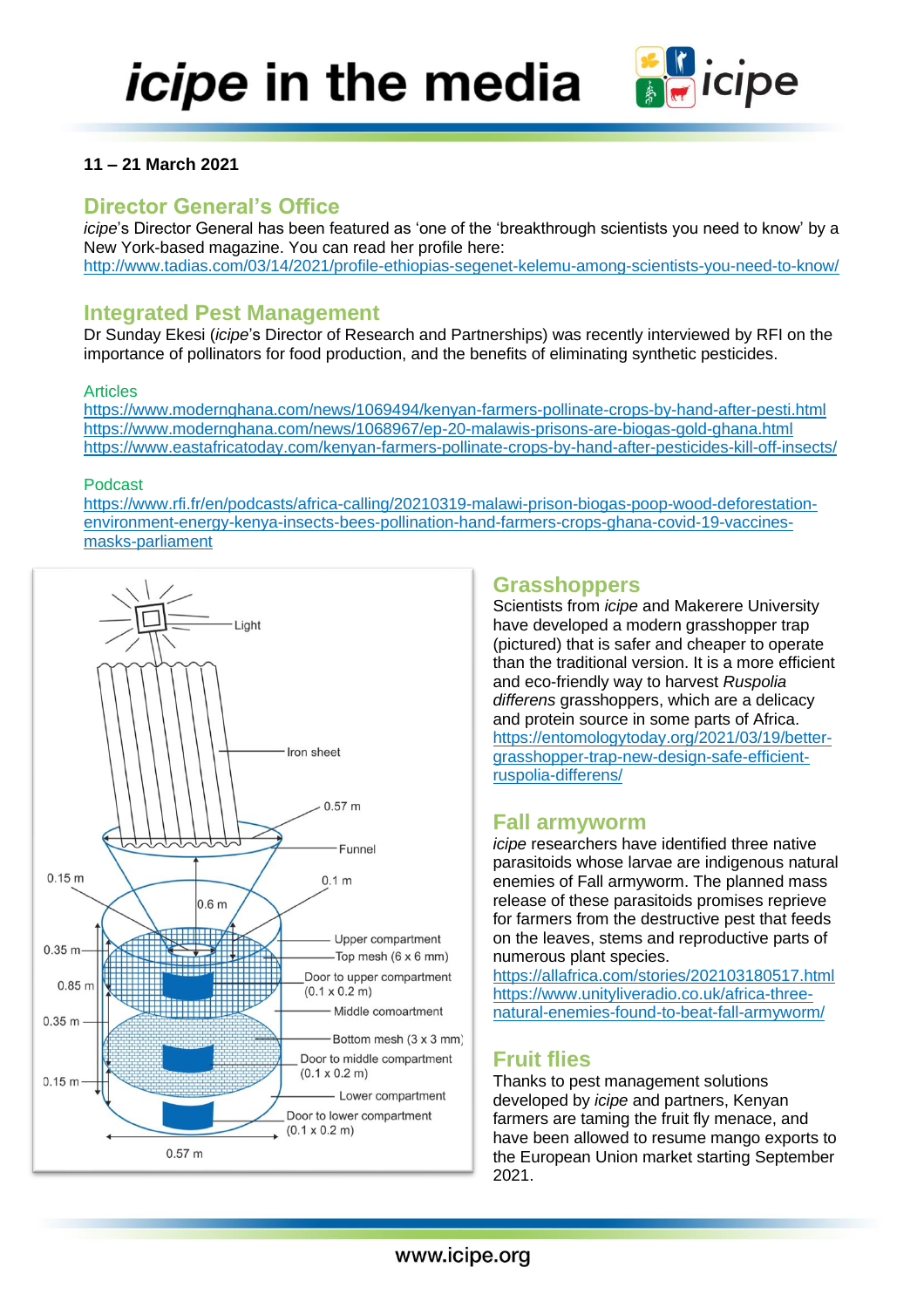#### Article

[https://www.standardmedia.co.ke/farmkenya/market/article/2001406156/mango-farmers-to-resume](https://www.standardmedia.co.ke/farmkenya/market/article/2001406156/mango-farmers-to-resume-lucrative-european-markets)[lucrative-european-markets](https://www.standardmedia.co.ke/farmkenya/market/article/2001406156/mango-farmers-to-resume-lucrative-european-markets)

#### Video

<https://www.youtube.com/watch?v=7NmrPAQISIo&t=7s>

### **Crickets**

*icip*e has developed food safety standards in East Africa to show how to safely process edible insects, making sure that the insects consumed are free of contamination. <https://buzzing.substack.com/p/buzzing-safety-first>

# **Social media**



7:35 PM - May 20, 2020 - Twitter for Android